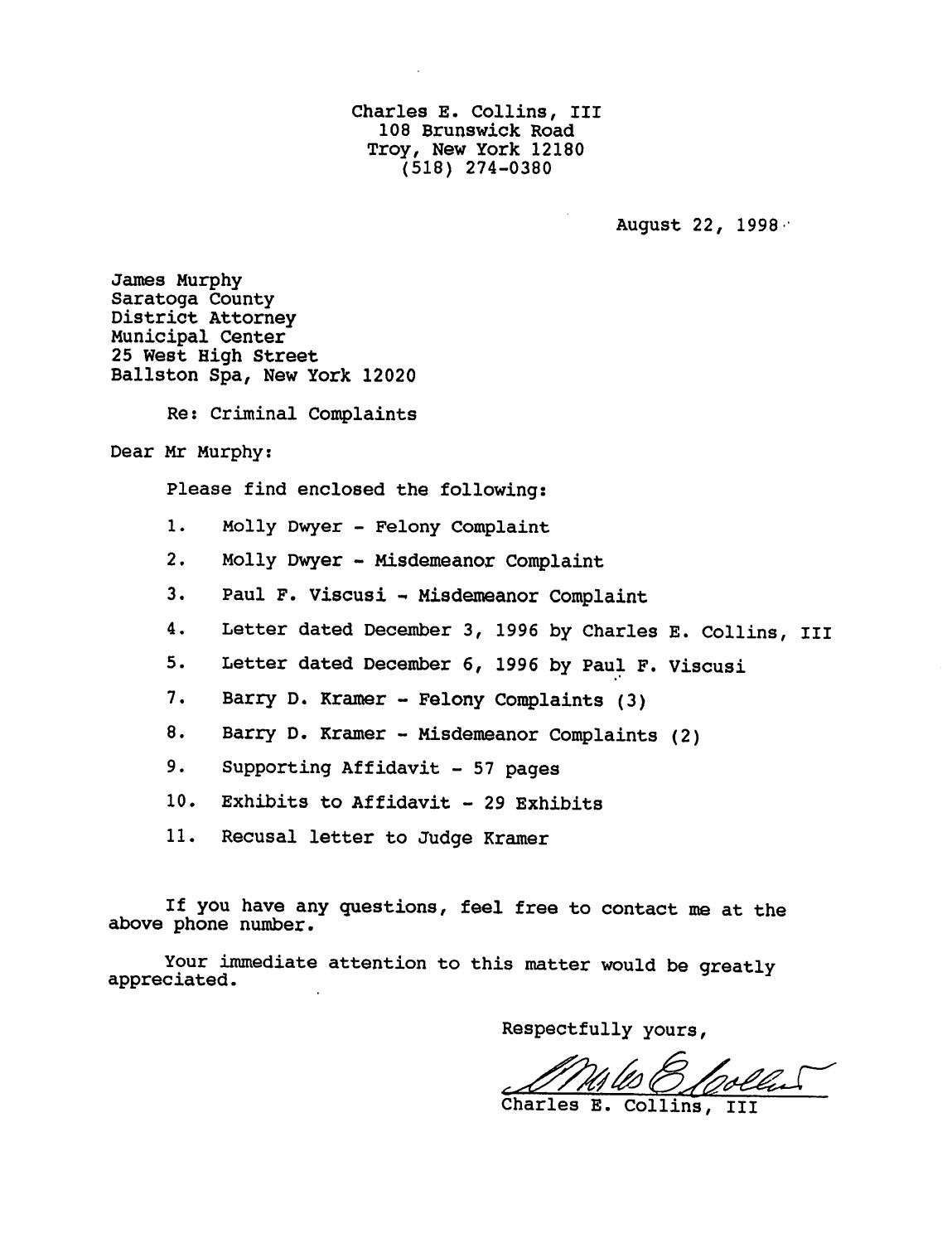| side?<br>reverse<br>ti<br>S<br>ō | SENDER:<br><b>¤Complete items 1 and/or 2 for additional services.</b><br>Complete items 3, 4a, and 4b.<br>Print your name and address on the reverse of this form so that we can return this<br>card to you.<br>Attach this form to the front of the mailpiece, or on the back if space does not<br>permit.<br>"Write "Return Receipt Requested" on the mailpiece below the article number.<br><b>"The Return Receipt will show to whom the article was delivered and the date</b><br>delivered. |                                                                                                                                                                                                                                                                               | I also wish to receive the<br>following services (for an<br>extra fee):<br>1. $\Box$ Addressee's Address<br>2. $\Box$ Restricted Delivery<br>Consult postmaster for fee. |      |
|----------------------------------|--------------------------------------------------------------------------------------------------------------------------------------------------------------------------------------------------------------------------------------------------------------------------------------------------------------------------------------------------------------------------------------------------------------------------------------------------------------------------------------------------|-------------------------------------------------------------------------------------------------------------------------------------------------------------------------------------------------------------------------------------------------------------------------------|--------------------------------------------------------------------------------------------------------------------------------------------------------------------------|------|
| completed<br>ADDRESS             | 3. Article Addressed to:<br>JAmes Murphy<br>DISTRICT ATTORNEY<br>كحكك<br>$25$ $\mu$ est $H/6H$ ST<br>$Bq/s$ Ton $Spc$ , $N4$ /2020<br>5. Received By: (Pant Name)                                                                                                                                                                                                                                                                                                                                | 4a. Article Number<br>$2 - 199016434$<br>4b. Service Type<br><b>図</b> Certified<br>$\Box$ Registered<br>口 Express Mail<br>Insured<br>$\Box$ Return Receipt for Merchandise $\Box$ COD<br>7. Date of Delivery<br>8. Addressee's Address (Only if requested<br>and fee is paid) |                                                                                                                                                                          | hank |
| <b>Solv</b>                      | 6. Signatured (Addussee/or Agent)<br>PS Form 3811, December 1994                                                                                                                                                                                                                                                                                                                                                                                                                                 | 102595-97-B-0179                                                                                                                                                                                                                                                              | <b>Domestic Return Receipt</b>                                                                                                                                           |      |

 $\frac{1}{2}$